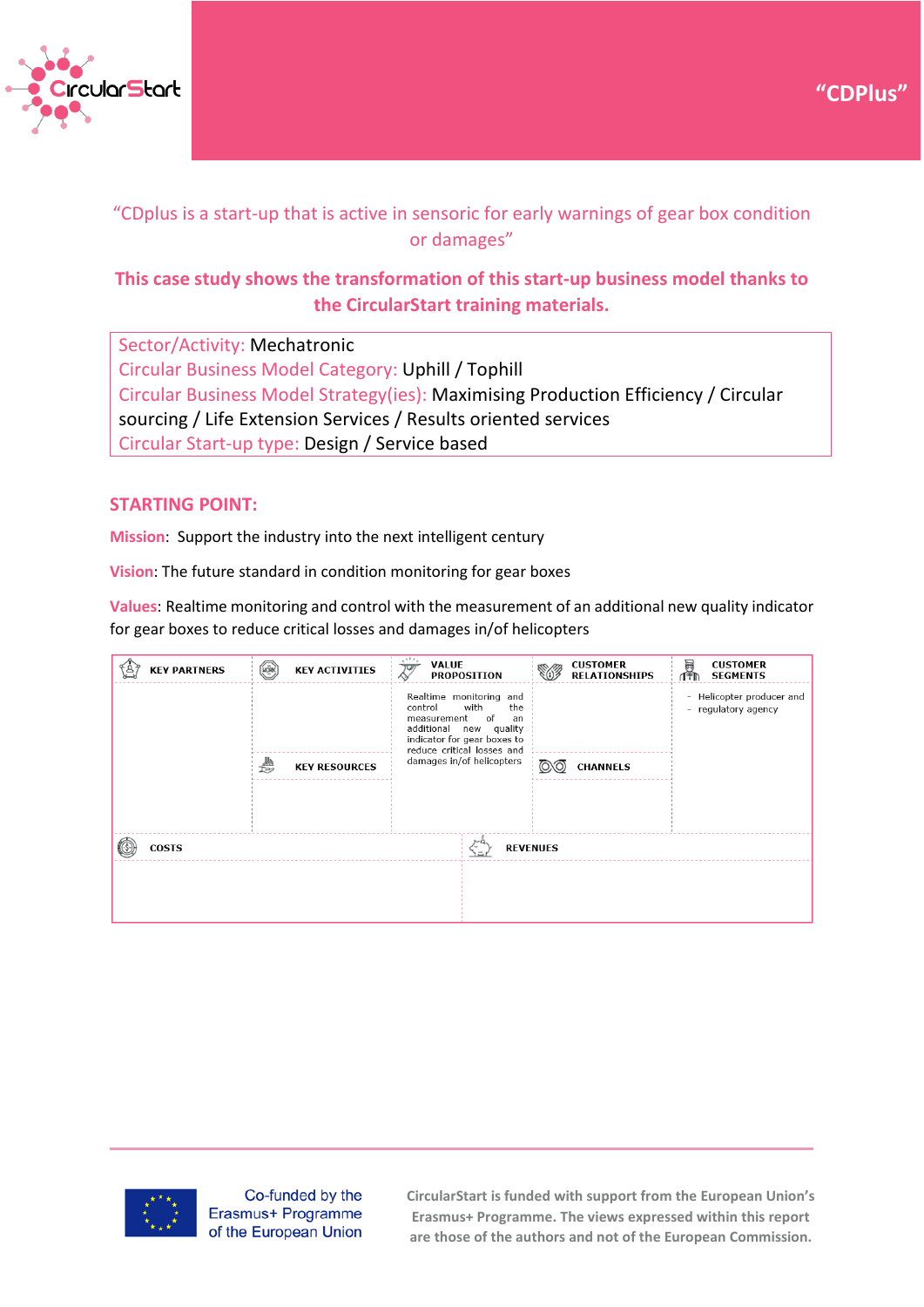



#### **Initial circularity profile – Results from the application of the Assessment Tool**

#### **FOLLOWED LEARNING PATH:**

| <b>Units</b> | <b>IDEATION</b> | <b>INTEGRATION</b>        | <b>VALIDATION</b>         | <b>IMPLEMENTATION</b>     |
|--------------|-----------------|---------------------------|---------------------------|---------------------------|
| Unit 1       | $\mathbf{x}$    |                           | $\boldsymbol{\mathsf{x}}$ |                           |
| Unit 2       | $\mathbf{x}$    | $\boldsymbol{\mathsf{x}}$ |                           | $\boldsymbol{\mathsf{x}}$ |
| Unit 3       | $\mathbf{x}$    | $\boldsymbol{\mathsf{x}}$ |                           |                           |
| Unit 4       | $\mathbf x$     |                           |                           |                           |
| Unit 5       |                 |                           |                           |                           |
| Unit 6       |                 |                           |                           |                           |
| Unit 7       | $\mathbf{x}$    |                           |                           |                           |
| Unit 8       | $\mathbf x$     |                           |                           |                           |
| Unit 9       |                 |                           |                           |                           |



Co-funded by the Erasmus+ Programme of the European Union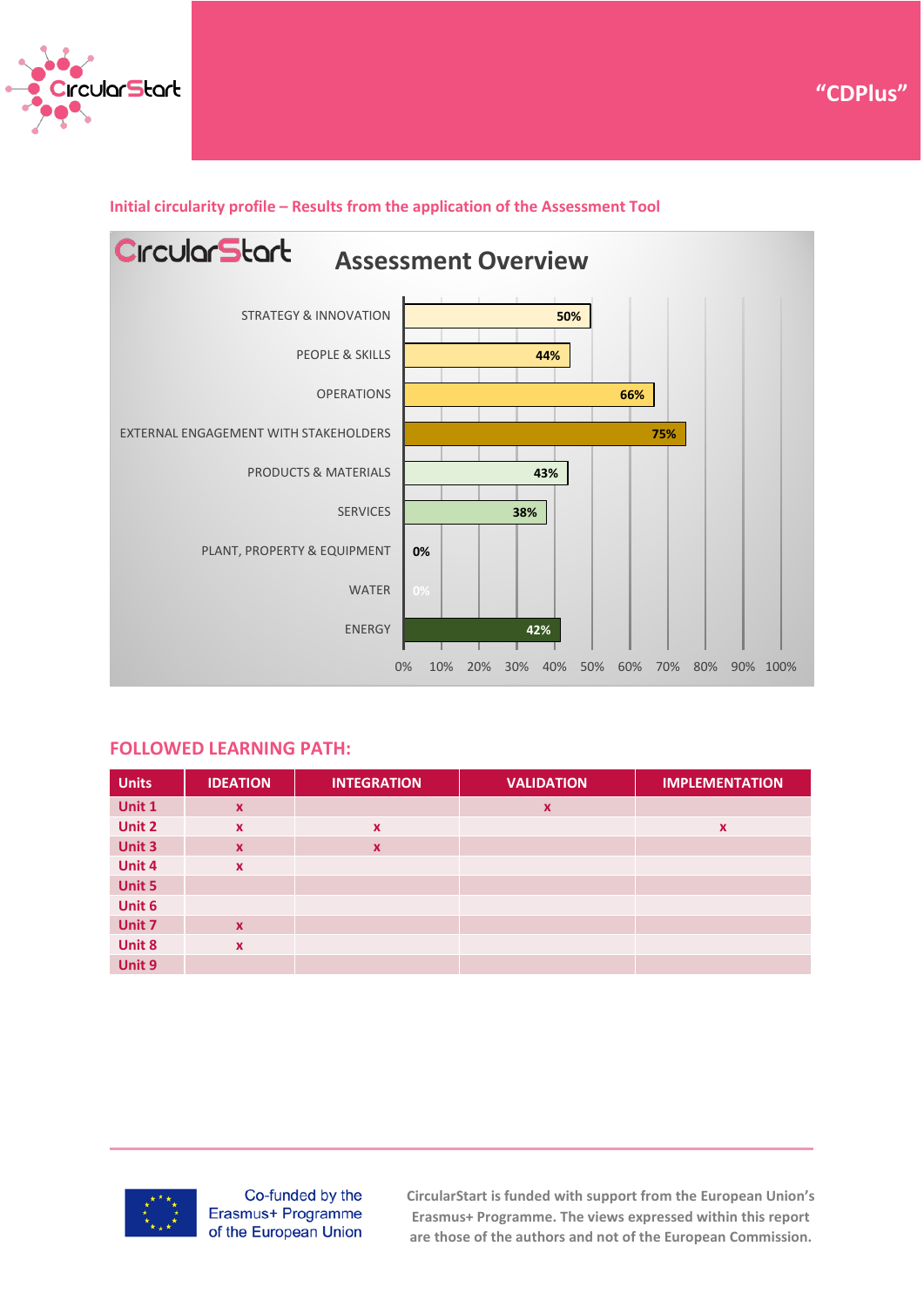



### **FINAL CIRCULAR BUSINESS MODEL:**

**Mission**: Support the industry into the next intelligent century

**Vision**: The future standard in condition monitoring for gear boxes

**Values**: Realtime monitoring and control with the measurement of an additional new quality indicator for gear boxes to reduce critical losses and damages in wind energy transformation units, helicopters, ropeways, ship engines

| <b>KEY PARTNERS</b>                                          | <b>ADRY</b><br><b>KEY ACTIVITIES</b>                      | <b>VALUE</b><br>بحار                                                                                                                                                                             | <b>PROPOSITION</b> |                                          | <b>CUSTOMER</b><br><b>RELATIONSHIPS</b> | in<br>195                                                                                                            | <b>CUSTOMER</b><br><b>SEGMENTS</b> |
|--------------------------------------------------------------|-----------------------------------------------------------|--------------------------------------------------------------------------------------------------------------------------------------------------------------------------------------------------|--------------------|------------------------------------------|-----------------------------------------|----------------------------------------------------------------------------------------------------------------------|------------------------------------|
| - Gearbox producer for<br>windmills                          | - RandD<br>cooperation for<br>integration and<br>services | Realtime monitoring and<br>with<br>control<br>the<br>of<br>measurement<br>an<br>additional new quality<br>indicator for gear boxes to<br>reduce critical losses and<br>damages in/of helicopters |                    | <b>CHANNELS</b>                          |                                         | Helicopter producer and<br>$\overline{\phantom{0}}$<br>regulatory agency<br>-<br>- Gearbox producer for<br>windmills |                                    |
|                                                              | ₩<br><b>KEY RESOURCES</b>                                 |                                                                                                                                                                                                  |                    |                                          |                                         |                                                                                                                      |                                    |
|                                                              | - People; tech know-how<br>miniaturisation                |                                                                                                                                                                                                  |                    | Web based app and<br>۰.<br>data exchange |                                         |                                                                                                                      |                                    |
| <b>COSTS</b>                                                 | <b>REVENUES</b>                                           |                                                                                                                                                                                                  |                    |                                          |                                         |                                                                                                                      |                                    |
| Cost saving for operator, maybe lower energy costs<br>$\sim$ | - Additional licences for different customers over time   |                                                                                                                                                                                                  |                    |                                          |                                         |                                                                                                                      |                                    |
|                                                              |                                                           |                                                                                                                                                                                                  |                    |                                          |                                         |                                                                                                                      |                                    |



Co-funded by the Erasmus+ Programme of the European Union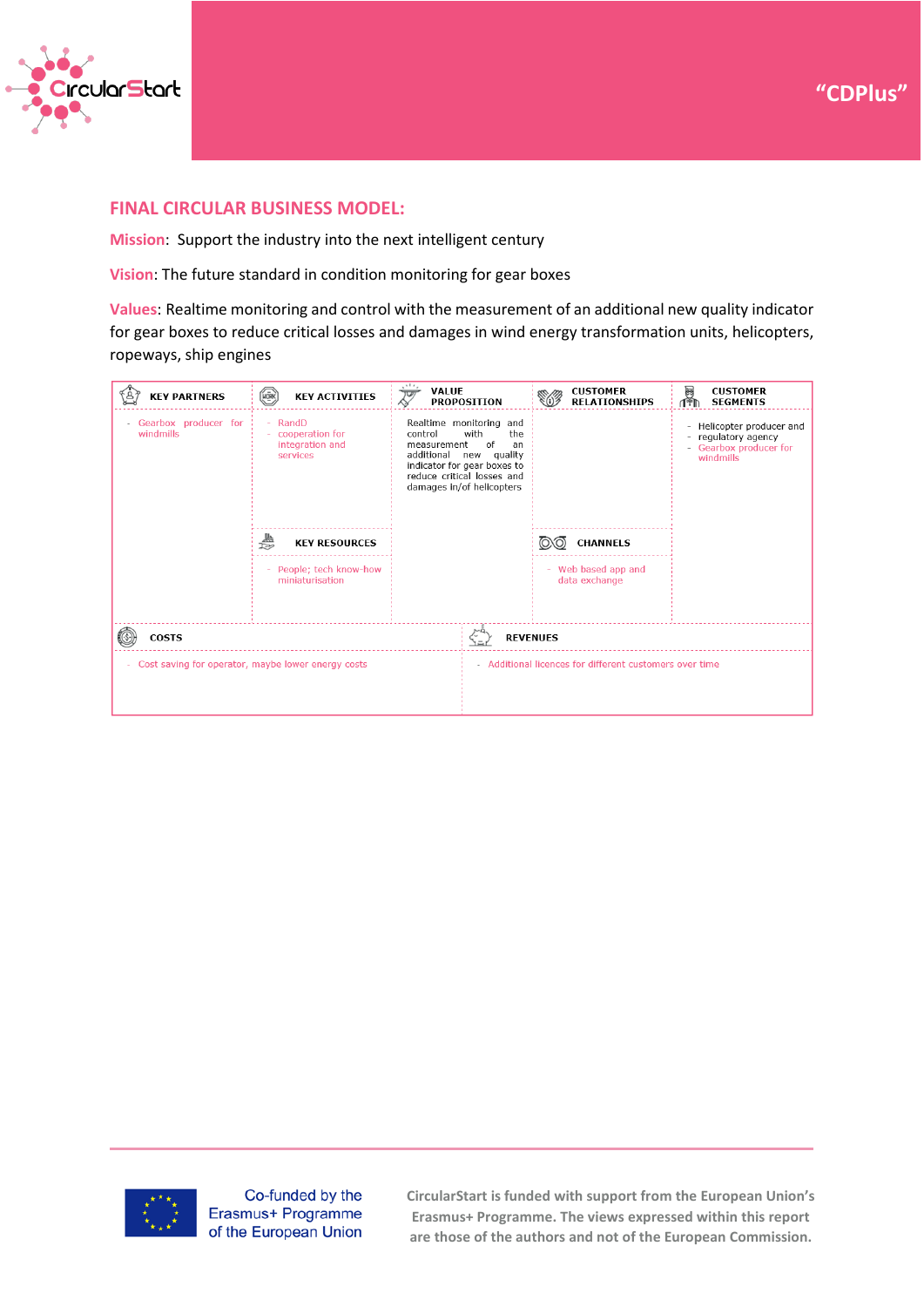

## **WHICH ELEMENTS/CHARACTERISTICS OF THE BUSINESS IDEA/MODEL WHERE IMPROVED THANKS TO THE CIRCULARSTART MATERIALS?**



+ **Customer**: + find out the potential of the value in the renewable wind energy sector

**"CDPlus"**

- + **Key resources**: + Data generation for optimise and innovate the operation in a more efficient, safer and a higher availability of renewable wind energy transformation and in other industry applications
- + **Value**: potential for scalability into different branches, extended lifetime of gear boxes and its resources by reducing costs



#### **Resulting circularity profile – Results from the application of the Assessment Tool**



Co-funded by the Erasmus+ Programme of the European Union